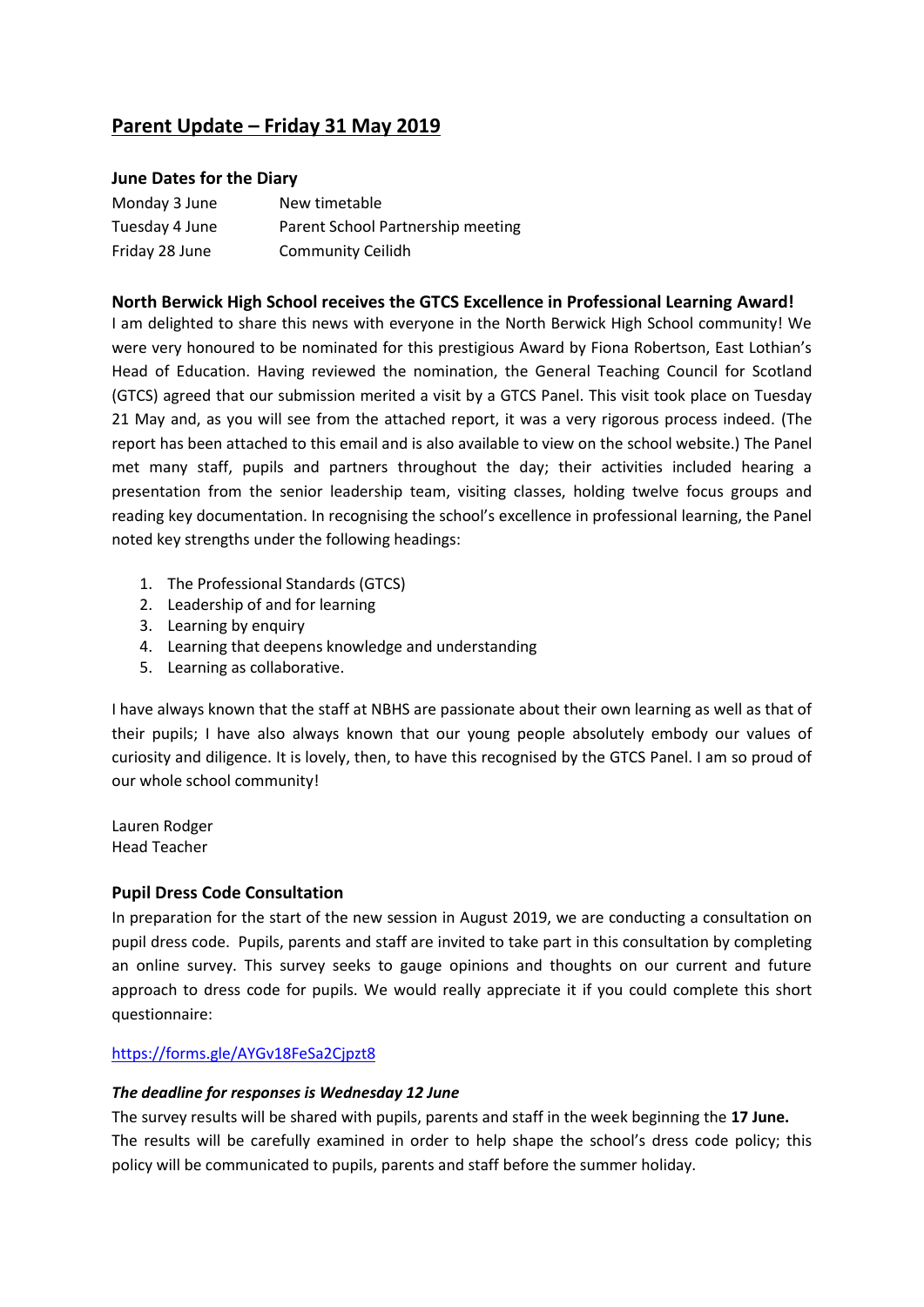# **New Timetable – a reminder to bring PE kit on Monday!**

Could the following year groups/ classes please remember their PE kit for the start of the new timetable on Monday?

**S2 Y (2C2, 2G) S2 Z (2F2, 2L) All S3 pupils All pupils who chose National 4/5 and Higher PE**

## **NBHS S6 Experience Parent Presentation**

A big thank you to all new S6 parents who attended the meeting last night! The presentation is available to view on the website [here.](https://www.edubuzz.org/northberwickhigh/2019/05/31/the-s6-experience-at-nbhs-presentation-for-parents/)

## **Urgent: Spanish Exchange Host Needed – 13-20 June**

Unfortunately, one of the families participating in the Spanish Exchange has had to withdraw at very short notice. We are therefore looking for a host family for one visiting **female** Spanish pupil. Would you be able to help? An opportunity to visit Spain in October 2019 is open to any pupil hosting but there is no requirement for you to take part in this.

If you are able to help, please contact **Miss Breslin** or **Miss Ritchie** in Modern Languages as soon as possible.

#### **2019-20 Session Dates – Additional In-Service Days**

East Lothian Council has added two extra in service days on the following dates:

- Tuesday 22 October 2019
- Tuesday 7 January 2020

#### **Business Education & Computing Faculty: Request for Return of Learning Resources**

A reminder for senior pupils to return all resources borrowed from the faculty e.g. textbooks and Higher Accounting laminated layouts.

#### **National Book Tokens Competition to Win £5000 for the School Library**

National Book Tokens is running a competition with a top prize of £5000 worth of tokens for the school library. Please visit the [National Book Tokens website](https://www.nationalbooktokens.com/schools) and nominate North Berwick High School to be in with a chance of winning. The more people who nominate us, the more opportunity we have to win! Thank you!

## **Free Residential CyberFirst Courses for 14-17 year olds**

CyberFirst is hosting 5 day residential courses in Paisley this summer, **all expenses paid**. Your child can develop cyber security skills and get an insight into cyber security careers. Any pupil interested in this opportunity should speak to Mr Frew in the Business & Computing Faculty as soon as possible.